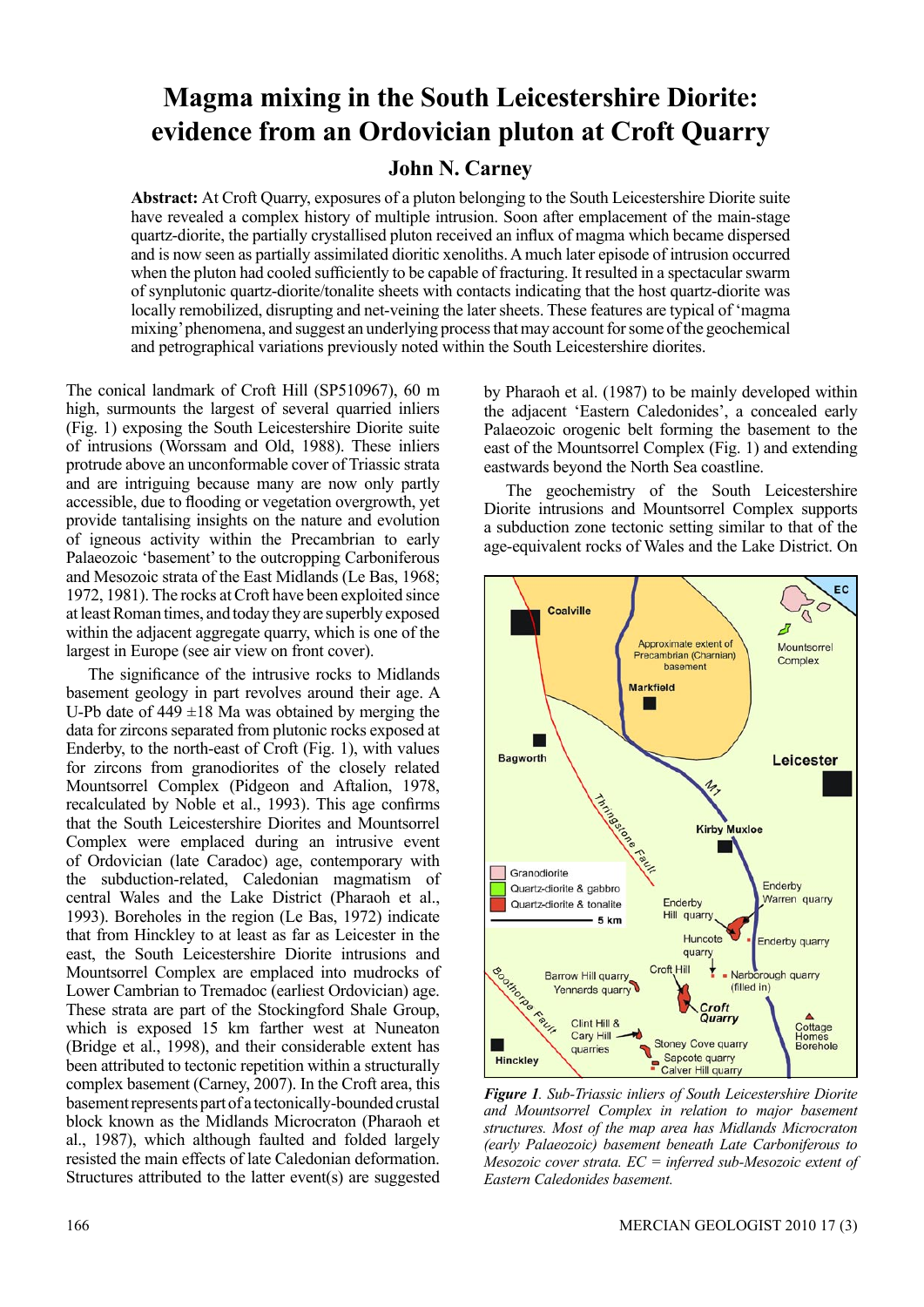an FMA major element variation diagram they exhibit a strong calc-alkaline variation trend (Le Bas, 1972, 1981; Webb and Brown, 1989). Furthermore, trace element abundances for the Croft rocks show moderate enrichments of large ion lithophile (LIL) elements (K, Rb and Ba), Th and Ce, and relative depletion of Nb and Ta, which are patterns typical of calc-alkaline magmas arising within a volcanic arc founded on continental crust (Pharaoh et al., 1993). The subduction zone above which the magmas were generated may have been situated to the east of the present-day English coastline in late Ordovician times, its activity related to a phase of plate convergence which closed the Tornquist Sea, located between the continents of Avalonia and Baltica (Noble et al., 1993; Pharaoh, 1999). That event pre-dated collision along the Iapetus Suture Zone by about 50 million years.

Regionally, the South Leicestershire Diorites and Mountsorrel Complex represent only the westernmost part of a much larger Caledonian plutonic province in the East Midlands. The partially exposed plutons shown in Fig. 1 are emplaced into the Midlands Microcraton, but farther east a number of wholly concealed plutons occur within the adjacent Eastern Caledonides basement block. These include the granodiorites proved in boreholes at Rempstone and Kirby Lane (Wreake Valley), respectively 8.5 km to the north and 16.5 km to the east of the Moutsorrel Complex (Carney et al., 2004), as well as a scattering of granitoid plutons suggested by Pharaoh et al. (1993) to extend as far east as The Wash. The evidence for these easternmost plutons is provided by a Bouguer gravity survey showing a series of small, circular to oval anomalies (Evans and Allsop, 1987). With regard to local basement structure, shown in Fig. 1, the South Leicestershire Diorites are developed in an area where the geophysical expression of the Thringstone Fault appears to die out. That structure uplifted the Precambrian rocks of Charnwood Forest during end-Carboniferous time, but it may also have a Caledonian inheritance as it is parallel with the Midlands Microcraton boundary, shown in the north-eastern corner of Fig. 1. The intrusions are evidently confined to the east by the north-west trending Boothorpe Fault, a displacement hidden beneath thick Triassic cover in the study area but detected by its geophysical trace (Allsop and Arthur, 1983). This structure may be of greater magnitude than the Thringstone Fault as it coincides with a prominent linear Bouguer gravity anomaly gradient (Worssam and Old, 1988; fig. 28) interpreted as a major axis of basement uplift.

# **Petrographic variation within the South Leicestershire Diorites**

The Croft rocks have been studied petrographically by several researchers covering a long period of time. They were originally described as syenites (Hill and Bonney, 1878) before Whitehead (in Eastwood et al., 1923) suggested that they were mineralogically more comparable to quartz-diorite or tonalite.

Le Bas (1972) proposed that, at depth, these rocks may form part of a composite batholithic body about 16 km wide at maximum. A broad compositional zonation within this batholith was suggested on the basis of petrographic studies (Le Bas, 1968; 1972) that indicated variations in the proportions of quartz, alkali feldspar and plagioclase feldspar (Q-A-P), between the various exposures shown in Fig. 1. A map was constructed (Le Bas, 1968; 1972), showing that diorite and quartz-diorite occupied the western part of the batholith, exposed at Barrow Hill and Stoney Stanton (Cary Hill and Clint Hill quarries of Fig. 1), with tonalite occupying a central position at Croft and the quarries at Enderby Hill and Enderby Warren. Microtonalite, exposed in the small quarries at Enderby and Narborough, and proved at depth in the Cottage Homes borehole at Countesthorpe (Poole et al., 1968), forms the eastern zone of the pluton.

Modal analysis was carried out by Worssam and Old (1988) on ten thin sections from the South Leicestershire Diorites. All contained less than 8 per cent modal alkali feldspar; however Worssam and Old's findings, particularly with respect to modal quartz content, departed somewhat from those of Le Bas (1972). Of the six samples analysed by Worssam and Old (1988) from Croft, Narborough and Stoney Cove, five samples were classified as quartz-diorite on the Q-A-P triangular diagram, although with quartz contents of between 15- 22% (mean of 18%) they verge towards tonalite (>20% quartz). A further four samples, from Enderby and The Yennards, also fall within the quartz-diorite classification, but have much lower quartz contents of 7-12% (mean of 10%) and in mineralogical composition are therefore closer to diorite (<5% quartz). A petrographic survey of thin sections from the collection by Eastwood et al. (1923), from the small quarries between Clint Hill and Calver Hill, showed that most were quartz-diorites (Bridge et al., 1998), with between 10 and 15 per cent modal quartz (visual estimates only). Some diversity is suggested at Cary Hill Quarry, however, where inequigranular quartzdiorites contain up to 20 per cent quartz and thus verge towards tonalite in mineralogical composition. There are also finer grained varieties ('rammel' in quarrymen's terms), which have only 5-10 per cent quartz. Some fine-grained diorites with intergranular textures show fluxional alignment of plagioclase laths, such as might occur along the margins of a late intrusion into the main body of magma.

These petrographic surveys hint at a more complex distribution of igneous rock-types than was originally portrayed by Le Bas (1972). Such differences may be due to 'laboratory' variations in modal analytical procedures, but they may also be an artefact of ad hoc sampling, either between different workers or, in the case of the larger quarries, without regard to a thorough assessment of the variability presented by these exposures. This article will show that the plutonic rocks at Croft Quarry have experienced a complex history of multiple igneous intrusion, which may be relevant to the underlying causes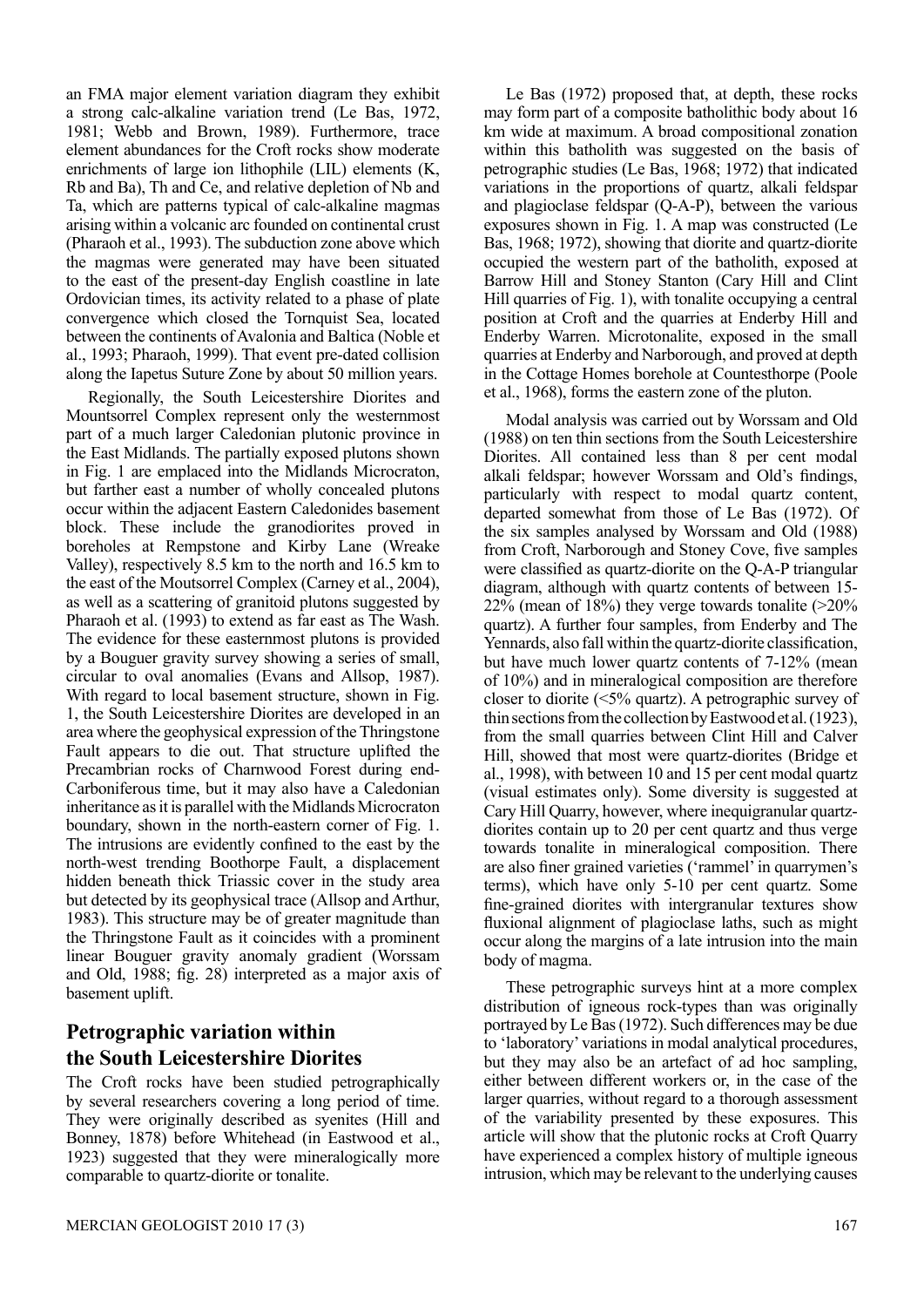of compositional variation within the South Leicestershire Diorites and could even operate within the confines of a single exposure.

# **Igneous structure of the Croft pluton**

Further investigations have been made during recent visits to Croft Quarry (Fig. 2), although in many places it was not possible to approach the faces due to safety concerns. Sufficient evidence has been gathered, however, to indicate that the rocks there are more heterogeneous than previously thought, with four major igneous components recognised:

a) Quartz-diorite host rock, typically with a coarsely inequigranular texture.

b) Dioritic xenoliths showing all stages of assimilation by the host rock,

c) A swarm of synplutonic intrusive sheets, of quartzdiorite to tonalite composition,

d) Coarsely inequigranular tonalite, newly exposed at the base of the quarry.

## **Host quartz-diorite**

This component is most conveniently viewed at the natural exposures around Croft Hill, where its inequigranular texture is emphasized by conspicuous, 4-7 mm size, pale grey plagioclase phenocrysts set in a yellow or brown, medium-grained weathered groundmass. In the very extensive exposures on the western quarry face, below Croft Hill, the inequigranular texture features abundant crystals of pale grey euhedral plagioclase up to 6 mm



*Figure 2. Geology of Croft Quarry. QD, quartz-diorite host rock; MIZ, Magma Injection Zone; T, tonalite (not exposed in 2006). Arrows show the approximate dip of synplutonic sheets in the MIZ. (Topography derived from Google Earth 2006, by Infoterra, Bluesky and Tele Atlas)*



*Figure 3. A: Quartz-diorite of the main Croft intrusion, showing inequigranular texture featuring abundant plagioclase phenocrysts (pale grey to white). Early-stage xenoliths are emphasized by their dark rims; they contain sporadic clusters of pale grey plagioclase phenocrysts (e.g. below tip of pen). B: Photomicrograph of host quartz-diorite, showing large, grey, inclusion-filled plagioclase phenocrysts; quartz is represented by white to pale grey areas within the granular matrix surrounding the phenocrysts (x-nicols). C: Photomicrograph of synplutonic sheet, showing plagioclase phenocrysts. The granular matrix is texturally identical to that in 3B but is slightly more quartz-rich (x-nicols).*

long (Fig. 3A). These are enclosed within a grey to pink, medium-grained quartz-feldspar matrix studded with black, euhedral Fe-Ti oxides (magnetite). Dark greengrey, somewhat amorphous areas comprising about 20-30 per cent of the rock indicate the sites of mafic silicates and their alteration products. In a thin section (Fig. 3B) the large plagioclase crystals are euhedral and optical determinations indicate that they are zoned, from labradorite cores outwards to grainy, inclusion-filled albite rims. Surrounding them are aggregates of smaller, inclusion-filled sodic plagioclase, some partly euhedral but most forming interlocking granular aggregates that include quartz and minor amounts of untwinned Kfeldspar. Clinopyroxene forms sporadic euhedra and aggregates that are largely altered to intergrowths of pale green amphibole and chlorite (the dark green-grey areas seen in hand specimens); there are also small flakes of partially chloritised brown biotite and about 5 per cent of scattered, opaque euhedra of magnetite. Alteration of plagioclase by the growth of albite patches and veinlets is all-pervasive. Pumpellyite occurs interstitially, and in other samples Webb and Brown (1989) noted radial prehnite infilling cavities and zeolites occupying veins. These minerals are related to pervasive, and locally intense alteration of the pluton (e.g. King, 1968).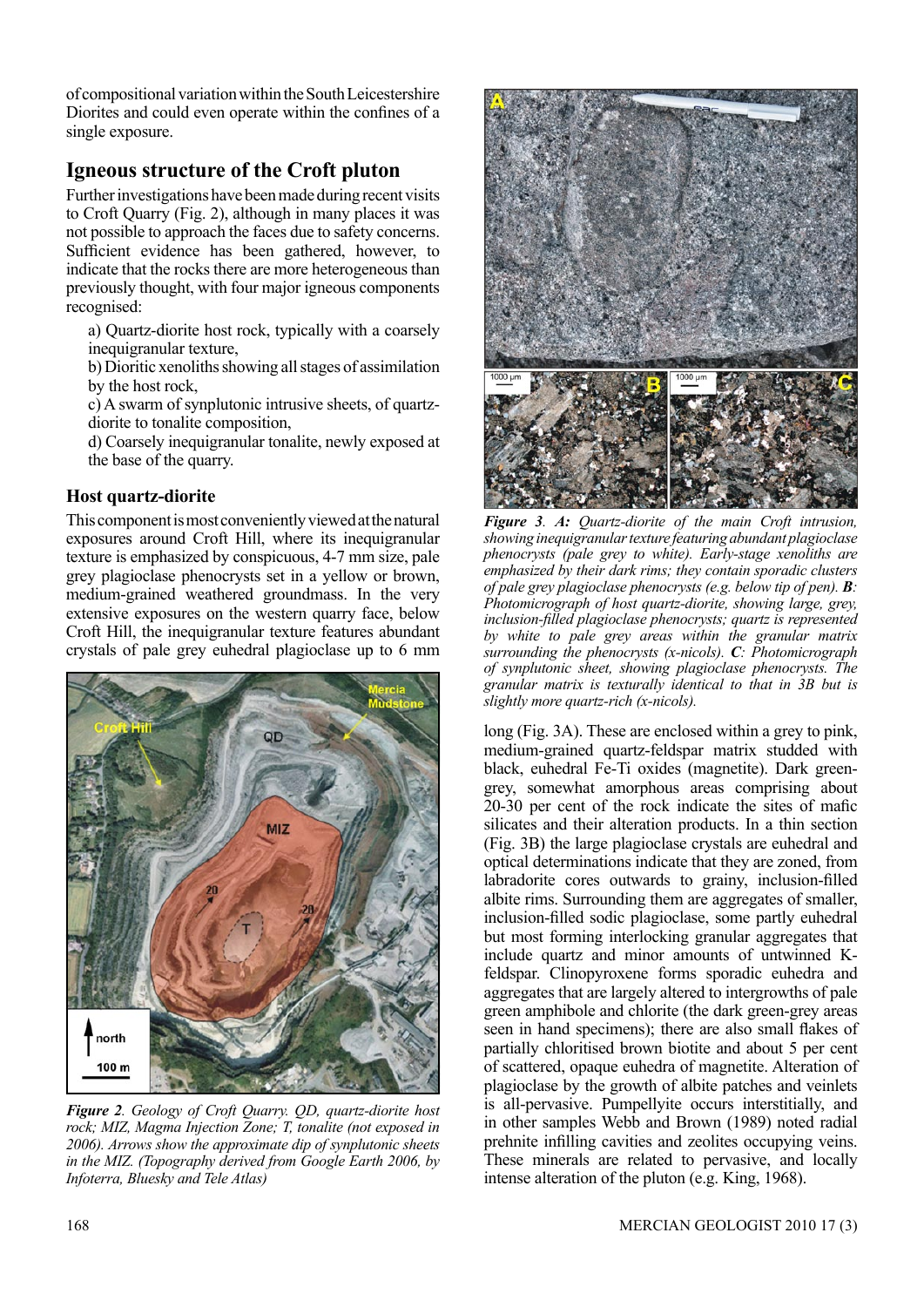### **Diorite xenoliths**

These are ubiquitous in all parts of the host quartz-diorite that were accessible for examination, although they vary in proportion, from very sporadic to common and closely packed. As shown in Fig. 3A, they are typically pink to grey in colour, with rounded outlines and shapes that vary from roughly spherical to ovoid or ellipsoidal. Sizes range from a few centimetres to about 15 cm. The xenoliths were not examined in thin section; however, Le Bas (1968) notes that they consist of sericitised augite-microdiorite, with pale green hornblende, Fe-Ti oxides and minor quartz. There appears to be limited compositional variation between xenoliths, with some darker grey in colour, and thus possibly more basic, than others. Most xenoliths are finer grained than the host quartz-diorite. They are also more equigranular, although some xenoliths contain isolated crystals or clusters of pale grey plagioclase phenocrysts, identical to those in the host rock (Fig. 3A). This is reminiscent of the 'xenoporphyritic' texture described by Blundy and Sparks (1992) and attributed by them to a process of mixing and assimilation between xenolith and host. Most xenoliths are surrounded by a prominent rim of dark grey, fine-grained chlorite-hornblende intergrowths, which may be a reaction interface formed after incorporation of the xenolith into the host rock. Xenoliths without such rims have extremely diffuse, shadowy outlines and in this respect appear to be in more advanced stages of assimilation into the host.

#### **Synplutonic intrusive sheets**

These were first reported within the host rock by Carney and Pharaoh (1999), and are currently visible in the c.100 m high western and eastern faces of Croft Quarry. The sheets are suggested to delineate a magmatic injection zone (MIZ), shown in Fig. 2. Most sheets are between 1 and 2 m thick and together they form a swarm of several parallel bodies generally spaced at intervals of between about 3 and 10 metres (Fig. 4A), although some also bifurcate along their length. The swarm as a whole is inclined to the north-east at angles of between  $15$  and  $20^{\circ}$ . An easterly dip of about  $20^{\circ}$  was, however, estimated for

*Figure 4. Aspects of the Magma Injection Zone (MIZ). A: View of the eastern quarry face, showing synplutonic sheets (outlined in yellow for clarity). The height of this exposure is about 30-40 m. B: Zoomed-in view of red rectangle in 4A, showing* 

*cuspate upper contact of a synplutonic sheet about one metre wide. C: Zoomed-in view of the* 

*western quarry face, showing a synplutonic sheet with strongly cuspate upper margin. The height of this exposure is estimated to be 10-12 m.* 

*D: Close-up of disrupted synplutonic sheet on the western quarry face, showing crenulated ('pillowed') upper margin (yellow outline) against the host quartz-diorite. Note disconnected subvertical offshoot at upper left. Vertical height of exposure is 1.5 m.* 

*E: Net-veining of synplutonic sheet (dark grey areas) by the host inequigranular quartzdiorite, western quarry face. Height of exposure is c0.8 m. F: Strongly elongated, darkrimmed xenolith on western quarry face, interpreted as a disrupted vertical offshoot to a synplutonic sheet close by. Height of image is about 0.6 m.*

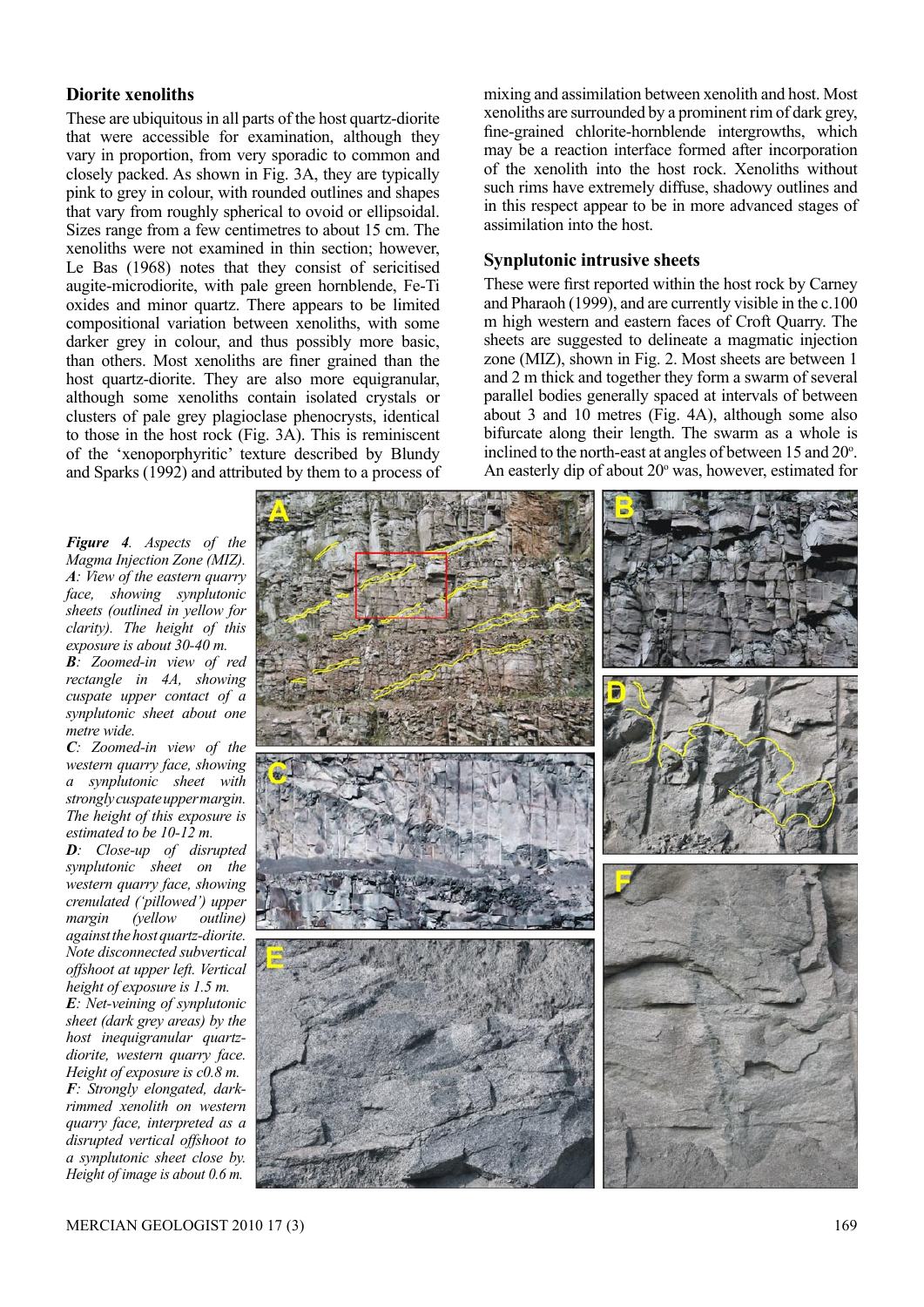one sheet in a new face opened at the base of the quarry during 2009, and as the quarry is progressively deepened further complexities will doubtless be revealed.

The synplutonic sheets are of a medium- to dark-grey colour and thus stand out against the pale grey host rock. In detail sheet margins are irregular and in particular, the upper contacts are markedly cuspate (Figs. 4B and C), with pillow-like forms locally developed (Fig. 4D). The latter example shows that in places the sheets have been completely disrupted by the host rock, which also backintrudes the sheets resulting in net-vein complexes (Fig. 4E). Thin, subvertical intrusions are seen in the vicinity of the larger sheets (Fig. 4F) and in places merge into them, suggesting that they are offshoots. These thinner sheets show greater susceptibility to disruption by the host diorite, some appearing to be reduced to shadowy, ellipsoidal inclusions (Fig. 4D, F), similar to the diorite xenoliths found elsewhere (cf. Figs. 3A and 4F). They appear to have chilled margins (Fig. 4F), but generally no significant chilling marks the contacts between the larger intrusive sheets and the host quartz-diorite.

In thin section (Fig. 3C) the synplutonic sheets are of similar mineralogy to the host rock, but have marginally higher quartz contents (c. 20-25%, visual estimate), which places them in the tonalite field on the Q-A-P diagrams. Mafic minerals are less abundant than in the host rock; they consist of chlorite-green hornblende aggregates and about 3 per cent magnetite. The example shown in Fig. 3C has an inequigranular texture due to the presence of large plagioclase crystals; however, overall these are generally less abundant than in the host quartz-diorite.

### **Tonalite**

Only now being revealed by blasting in the lowest parts of the quarry, tonalite with a quartz content estimated to be in excess of 20%, represents a further, newly-



*Figure 5. Tonalite newly exposed in the floor of the quarry. The pale grey 'eyes', or ocelli, consist of quartz, a cluster of three being present to the right of the large oval quartz xenolith seen above and to the right of the hammer head. The dark grey mottling represents mafic-rich areas within a pink to grey, granular matrix of quartz and plagioclase feldspar.* 

discovered component to the Croft body. This rock has an inequigranular texture, which in part is caused by the presence of large plagioclase crystals. An additional feature, however, is the presence of sporadic but prominent 'eyes' (ocelli) of grey, glassy quartz; these are generally several millimetres in size, but some consist of xenolith-like masses up to 20 mm across (Fig. 5).

# **Magmatic evolution**

Outstanding features of the Croft intrusion are the abundant dioritic xenoliths in various stages of assimilation by the host rock, and the swarm of synplutonic tonalitic sheets that make up the MIZ. Such phenomena are widely recognised in other parts of the world, in plutons ranging in age from Cenozoic (Blundy and Sparks, 1992) to Jurassic (Wiebe et al., 2002), late Caledonian (El-Desouky et al., 1996), Neoproterozoic (D'Lemos,1992) and Palaeoproterozoic (Lundmark et al., 2005). Mostly the lithologies involved belong to the granite-tonalite-granodiorite-diorite clan, and so are comparable to the range of igneous rocks making up the South Leicestershire Diorites and Mountsorrel Complex (Le Bas, 1972).

The relationships between the synplutonic sheets and host quartz-diorite seen at Croft are typical of igneous associations where processes of closely simultaneous intrusion, resulting in 'magma mixing', have been proposed (e.g. Blundy and Sparks, 1992). The intricate nature of the contact developed along the intrusive sheets suggests the operation of at least three, interrelated magmatic processes. First, the cuspate, crenulated outlines of the sheet margins are attributed to cooling of the intruded magma against the host quartzdiorite, resulting in shapes analogous to the pillows that form when magma is discharged into water or watersaturated sediment. These pillowed contacts, however, also indicate that the host rock was hot enough to flow around and therefore to accommodate the developing pillows. Second, the sheets must have cooled sufficiently to undergo brittle deformation, resulting in the fractures that allowed the host to invade and in places net-vein the sheets. This mobility of the host quartz-diorite is attributed to a third process, whereby the heat transmitted from the sheets was sufficient to locally re-melt the host, thus lowering its viscosity. The fact that the synplutonic sheets lack fine-grained, truly 'chilled' margins against the host rocks is further evidence that both were at similar, elevated temperatures during intrusion of the sheets.

Parallel synplutonic sheet swarms with similar contact relationships to those seen at Croft have been described from California by Wiebe et al. (2002), who attributed them to the successive flowage of hybrid dioritic magmas across the floor of a crystallising pluton below a more fluid, crystal-poor granitic magma. At Croft, the quartz-diorite host rock shows little evidence for fluidity, crystal accumulation or convection required for such a process of large-scale 'macrorhythmic' magma influx, which in any case is unlikely to occur in more viscous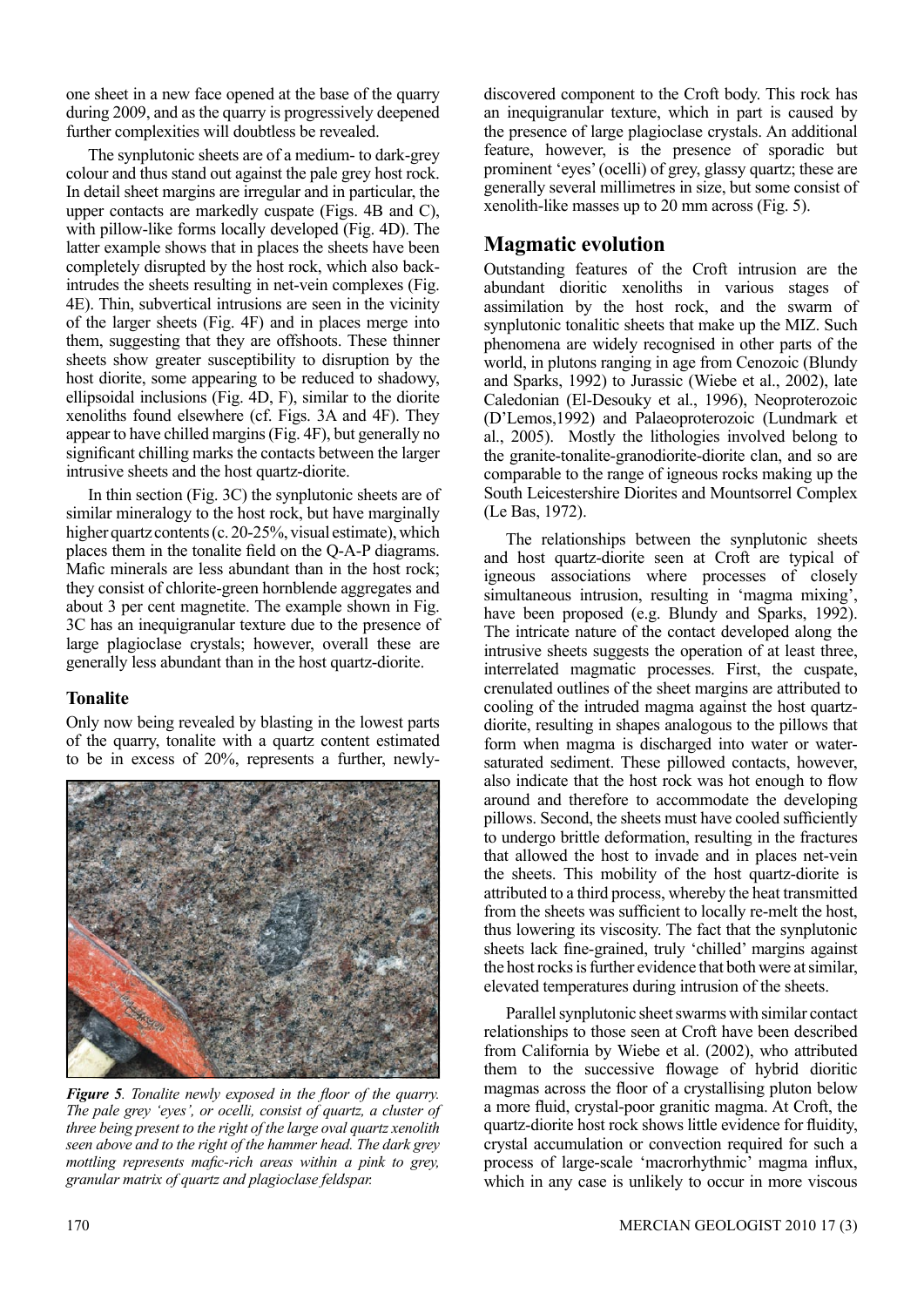magmas of intermediate composition. Therefore, at Croft, introduction of the sheets by lateral intrusion is the preferred explanation. This mechanism operated within a dioritic host that, although still-hot, was solid enough to undergo brittle deformation, splitting to produce a stack of low-angle fractures that was exploited by the later magmas. Space is required for such a process to operate, suggesting that the magma chamber occupied by the host was capable of expansion and therefore was probably still rising into the East Midlands crust.

These field relationships are consistent with the suggestion of Furman and Spera (1984), that new batches of magma can reactivate an otherwise cooling intrusion, initiating a process of thermal equilibration that results in the re-fusion and remobilization of the nearly solidified host immediately adjacent to the fractures that acted as conduits for the new magma. They further proposed that when magmas interact like this, a continuum of mixing states is possible, depending on magma chemistry and physical properties. Their calculations suggest that for a granodioritic pluton of 20 km diameter hosting magma with low crystallinity, of about 30-50 per cent, mixing can be found at exposure-scale and will include disconnected inclusions or trains of inclusions. The small, isolated xenoliths found in the Croft quartz-diorite are consistent with this relatively early stage of magma introduction and mixing. In these xenoliths, the 'xenoporphyritic' texture indicates that the larger plagioclase crystals of the host had been able to enter the newly introduced magma, suggesting that both were in a largely molten condition. By contrast, when the host is still hot but has cooled sufficiently to undergo brittle deformation, new magma influxes will crystallise as intrusive sheets that are relatively coherent. These new intrusions, however, will be capable of localised disruption by the host wherever the latter has been remobilised as a result of additional heat transferred from them. This physical condition of the host represents a crystallinity in excess of 70 per cent (Furman and Spera, 1984), and could plausibly reflect the situation at the time of intrusion of the synplutonic sheets at Croft. The calculations of Furman and Spera (1984) further suggest that such conditions might prevail about a million years after initial emplacement of the host magma.

### **Regional implications**

The Croft quartz-diorite has experienced a complex history of multiple intrusion, which is speculated to have spanned a period of about a million years. Following initial emplacement of the pluton, a batch of magma was added when the crystallinity of the main body was relatively low (30-50 per cent), sufficient to support movement and mixing between host and introduced magma. The composition of this new magma cannot now be determined as it was effectively dispersed and mixed with the host, and is now recogniseable only as isolated, small, partially assimilated dioritic xenoliths. A rather later introduction of tonalitic magma occurred when the host quartz-diorite was still hot but had largely solidified, with a crystallinity probably in excess of 70%. This event was structurally controlled, perhaps by fractures generated during continued inflation of the main pluton. It resulted in a swarm of synplutonic sheets showing intricate contact relationships that support a process of thermal equilibration between intrusion and host, the latter having been locally remobilised along the sheet margins. The significance of the quartz-eye tonalite, newly uncovered at the base of Croft Quarry, remains to be evaluated.

A similar history of multiple intrusion can be suggested for other East Midlands Ordovician intrusions. For example, granodiorite of the Mountsorrel Complex is xenolithic and contains stock-like bodies of hornblende gabbro and quartz-diorite. Close to the latter, at Kinchley Hill, the granodiorite contains abundant diorite xenoliths with intricate boundaries against the host. The features recorded suggest that the xenoliths represent a batch of magma emplaced prior to solidification of the host, and subsequently partially dispersed within it (Lowe, 1926; Le Bas, 1968; Carney et al., 2009).

The magmatic features at Croft may help to explain the regional variability of compositions within these Ordovician intrusions, and is a complication to the zonal scheme of diorite-tonalite-microtonalite bodies proposed for the South Leicestershire Diorites by Le Bas (1972). For example, Blundy and Sparks (1992) suggest that during early-stage magma mixing, represented by the xenoliths at Croft, there may be significant chemical modification of the host magma as a result of reaction with, and partial assimilation of the new magma influx. On the other hand, emplacement of the synplutonic sheets represents a later stage at Croft, when the host quartzdiorite was largely crystalline. It would not have greatly influenced host rock compositions, but when added to the evidence of the xenoliths it draws attention to a process that could have continued throughout the emplacement history of the Croft pluton, profoundly influencing its composition.

These findings suggest that Croft Quarry would be an ideal subject for geochemical studies aimed at constraining more closely the petrogenetic evolution of the South Leicestershire Diorites. The scope of such a project could be widened to include similar studies on age-equivalent rocks of the Mountsorrel Complex.

#### **Acnowledgements**

The comments of M. T. Styles and R. J. Thomas on previous versions of this article are gratefully acknowledged. The author publishes with the permission of the Executive Director of the British Geological Survey (NERC).

#### **References**

- Allsop, J.M. & Arthur, M.J., 1983. A possible extension of the South Leicestershire Diorite complex. *Report of the Institute of Geological Sciences*, 83/10, 25-30.
- Blundy, J.D. & Sparks, R.S.J., 1992. Petrogenesis of mafic inclusions in granitoids of the Adamello Massif, Italy. *Journal of Petrology*, **33**, 1039-1104.